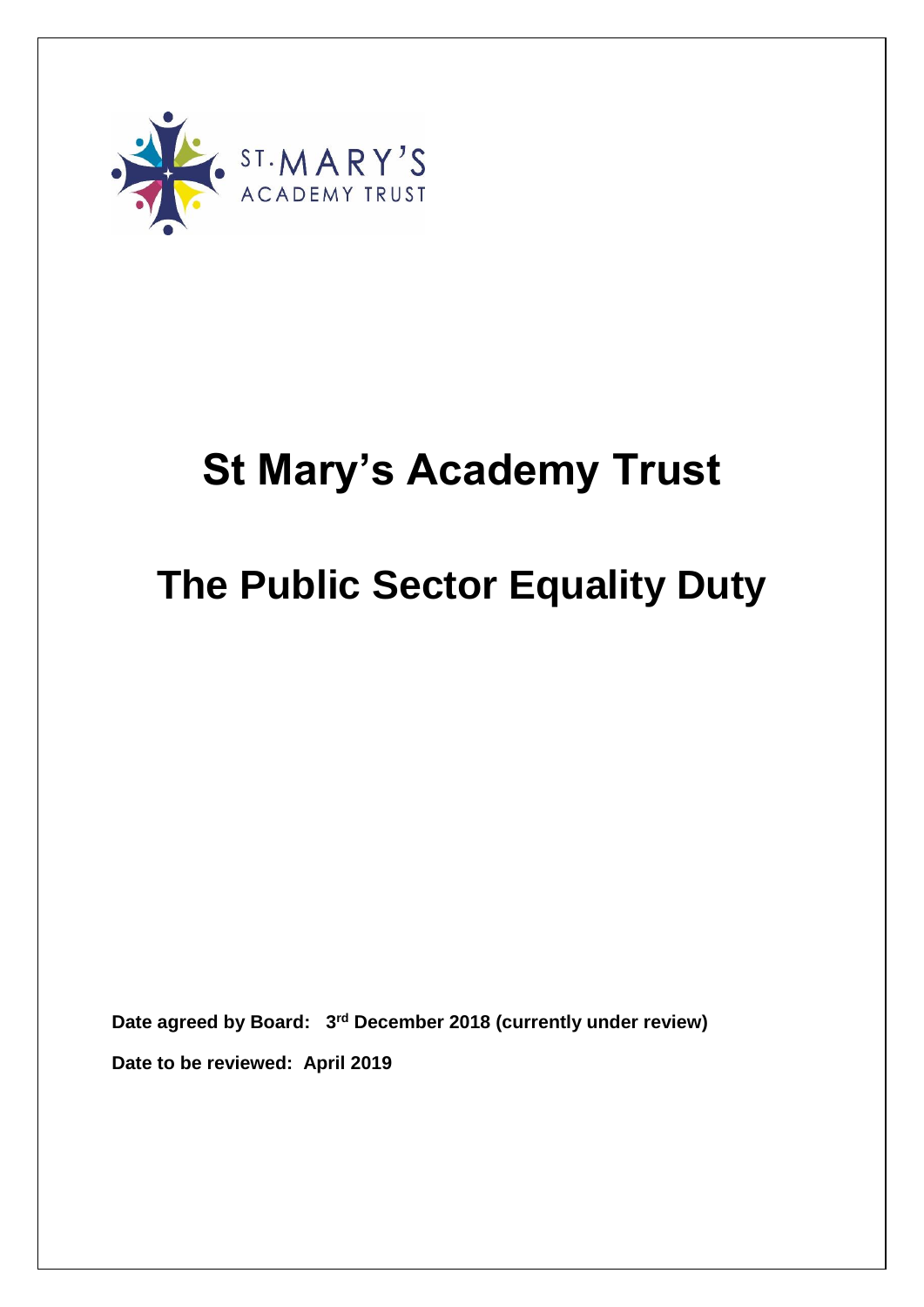## **1. Introduction Overview and Purpose of Scheme**

The Trust recognises that all individuals have fundamental human rights and welcomes the diversity of the community working and learning within the organisation. As a service provider the Trust is committed to promoting equality and tackling social exclusion and, as such, will integrate equality into all activities, having due regard to the need to:

- Eliminate unlawful discrimination;
- To promote equality of opportunity; and
- To promote good relations between all groups irrespective of their disability, race, sex, religion or belief, sexual orientation, transgender status, age or marital status.

These are the three aims associated with the Public Sector Equality Duty and the equality priorities and objectives outlined in this Scheme will enable us to make progress on each of these aims.

The Scheme seeks to ensure that Equality and Diversity underpins all the Trust's functions and areas of activity:

## **As an employer:**

Our aim is to be an equal opportunities employer. We believe that if we have a workforce that reflects the diversity of the local population, is treated equally and fairly, and has the opportunity to grow and develop at work it will help us to provide the best possible educational service to the people of Barnsley.

## **Implementation, Monitoring and Evaluation:**

We are committed to monitoring and measuring our achievements on fairness, equality and diversity.

## **How we will meet the Requirements**

## **Rising expectations and demands.**

Remove communication barriers

## **Using customer intelligence to inform and shape service delivery.**

If we know an employee/parent has access needs (for example they need information in Easy Read or need an interpreter) then we can plan to meet these needs in a more coordinated and cost- effective way. By understanding the diversity of our customers we can tailor services to meet their needs.

## **Having a flexible and adaptable workforce.**

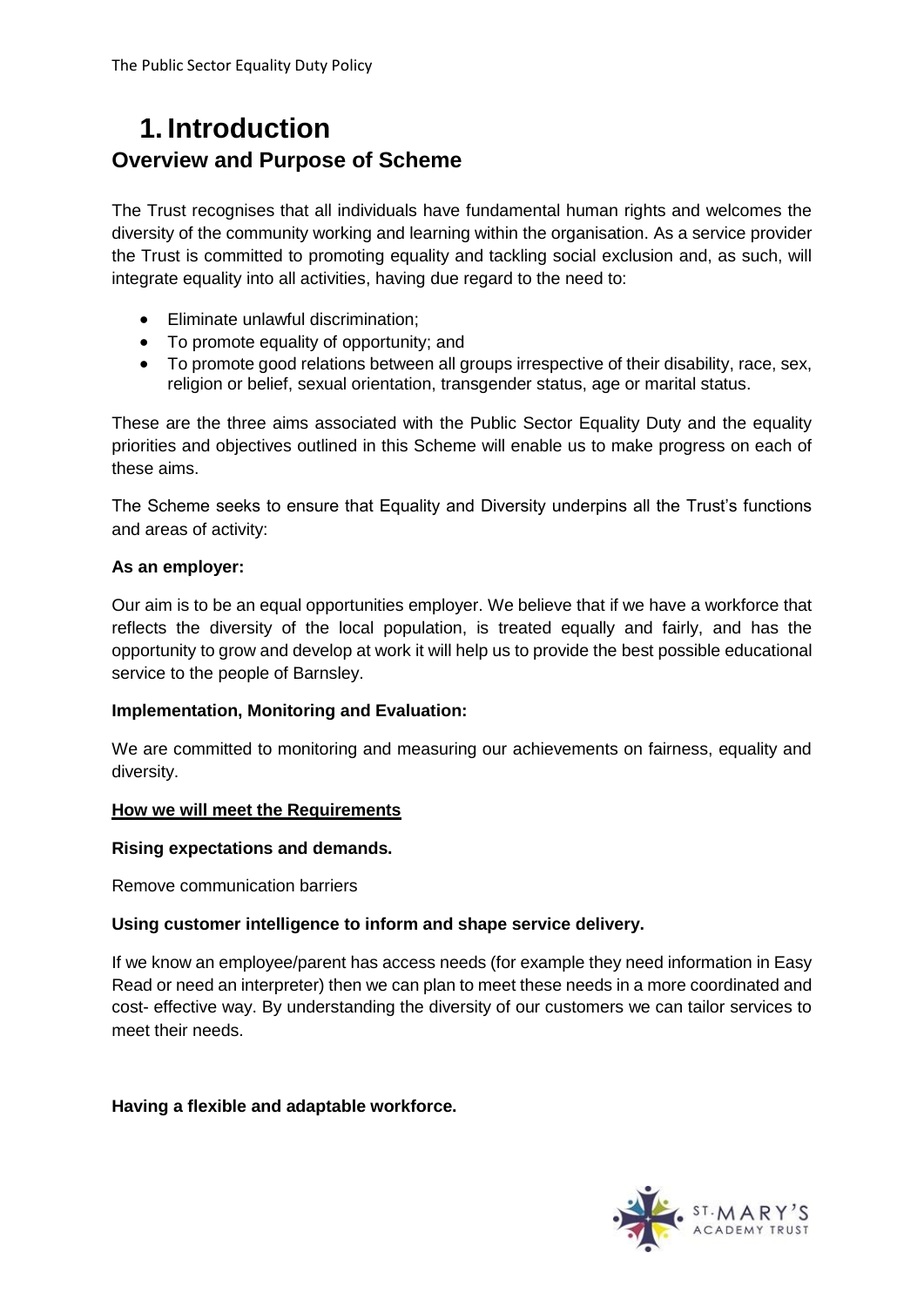An equal and diverse workforce draws on the best skills of the whole community and ensures they can realise their potential for the benefit of those working for the Trust and also for those using Trust services i.e. their children attending our schools.

## **Our Approach to Equality and Diversity**

A Trust that is equal and diverse is one that will be better able to meet the challenges of the future. Equality and diversity must be embedded in everything it does and focused on delivering the priorities of the organisation.

The approach we take to equality and diversity must be informed by our Vision and Values and seek to address the challenges we face, and learn from the progress and achievements we have made so far.

We understand that developing an approach to equality and diversity should not be a one-off exercise. It should be a point of reference for us throughout the lifetime of the scheme; have we fully implemented our approach in our working practice, does the leadership team put this approach into practice, is the approach making a difference to the organisation?

Equality and diversity is the day job not an add-on extra. No organisation should consider itself to be delivering excellent quality services unless it is delivering excellent services to those sections of the community who face the greatest barriers and are in the most vulnerable situations.

The Trust therefore looks to embed equality and diversity into mainstream service activity and planning. It also seeks to ensure that performance on equality and diversity is a key element of all evaluation and assessment.

We need our leaders and employees to inherently understand equality and diversity, share common objectives for the organisation and the people we serve, and treat each other with respect as they would like to be treated themselves.

Everyone recognises that they have a role to play. Equality and diversity should be part of our organisational DNA.

The Trust has identified two objectives (developing the skills and understanding of the workforce and developing the confidence of the leadership team) which both help to develop a truly equal and diverse organisational culture.

## **Evidence helps us to understand inequality better and make the right decisions**

Evidence could be as a result of data analysis (e.g. of census information or performance data), the experiences of those affected (through employee engagement or customer feedback) or the experience of employees and other stakeholders working in the area concerned.

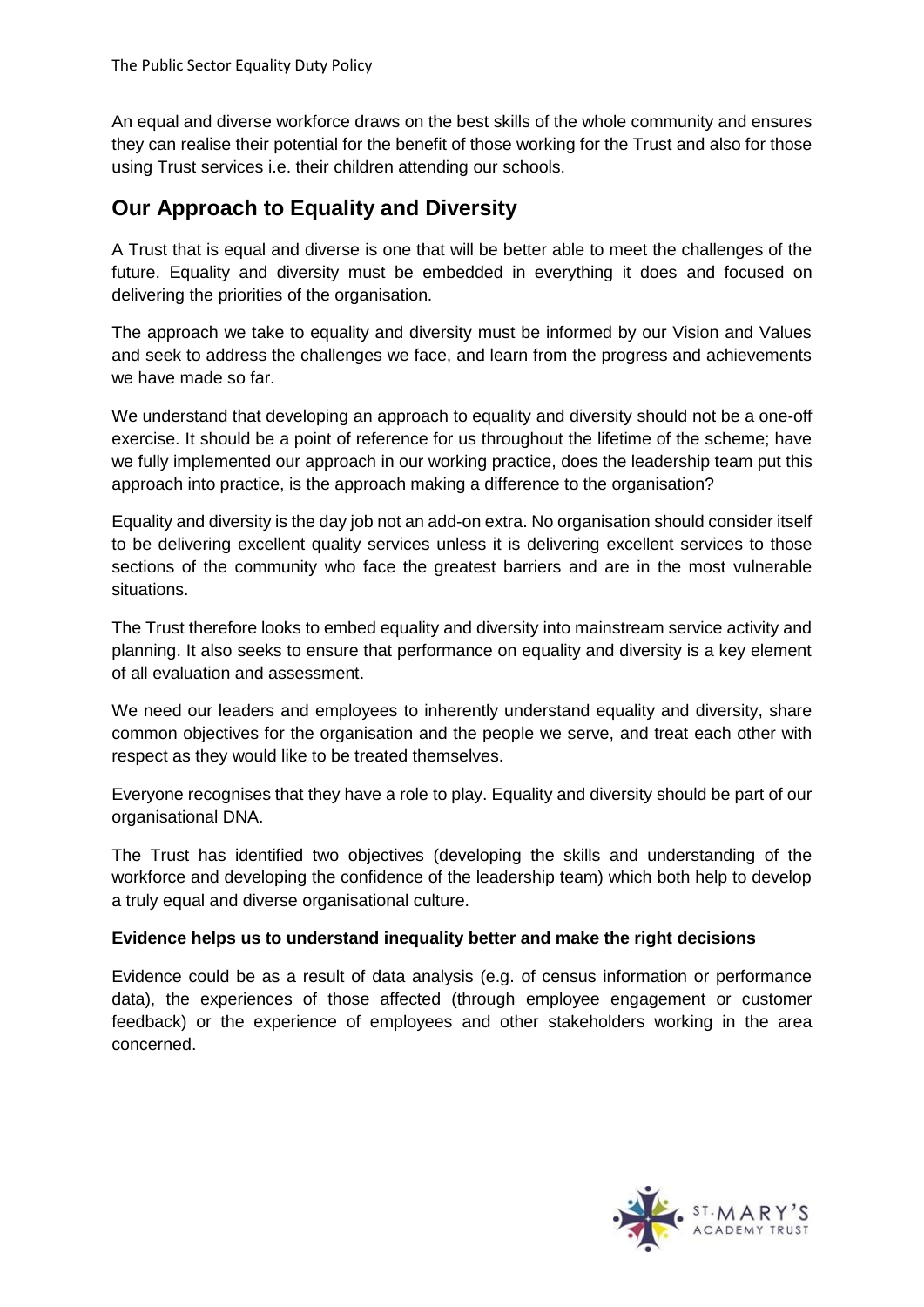## **Equality Objectives**

The Trust has identified the following as a priority, where we believe we can make a difference.

## **A diverse and flexible workforce**

- Promoting dignity at work for employees and volunteers
- Skills, knowledge and confidence to implement equality policy at work
- Improve pay equality for all sections of the workforce.
- Recruit the best candidate for the job regardless of their diversity.

### **Leaders at every level** *-*

- Challenge prejudice and discrimination in the workplace
- Promote equality as a fundamental part of the organisation's "DNA".
- Employees fully aware and compliant with Public Sector Equality Duty.

### **Effective delivery - Making Equality Mainstream**

- Decisions are taken with due regard to equality impact.
- Equality mainstreamed in planning and performance management.
- High quality advice and support on equality and diversity for services.

In recent years the number of people in Barnsley who were born in another country (3.4%) has increased, although this is still well below the national average (13.8%). This means there are more children entering the education system who have English as an Additional Language (EAL). As a result they may have specific language support needs and their families may be less familiar with the education system in this country. Without the right support and guidance this can mean that the educational achievement of learners with EAL can fall behind their peers, but with the right support they can blossom.

The Trust recognises that all individuals have fundamental human rights and welcomes the diversity of the community working and learning within our schools. We are committed to promoting equality and tackling social exclusion and, as such, will integrate equality into all our activities.

This commitment includes raising awareness, amongst all our staff and leaders of how equality and diversity should be one of the foundation stones in our work and in how we get on with each other.

It is important that we support each other and do not tolerate instances of bullying and harassment towards employees or elected members either by colleagues or members of the public.

**A workforce with the skills, knowledge and confidence to implement the Trust's equality commitment, policy and priorities into everyday working practice.**